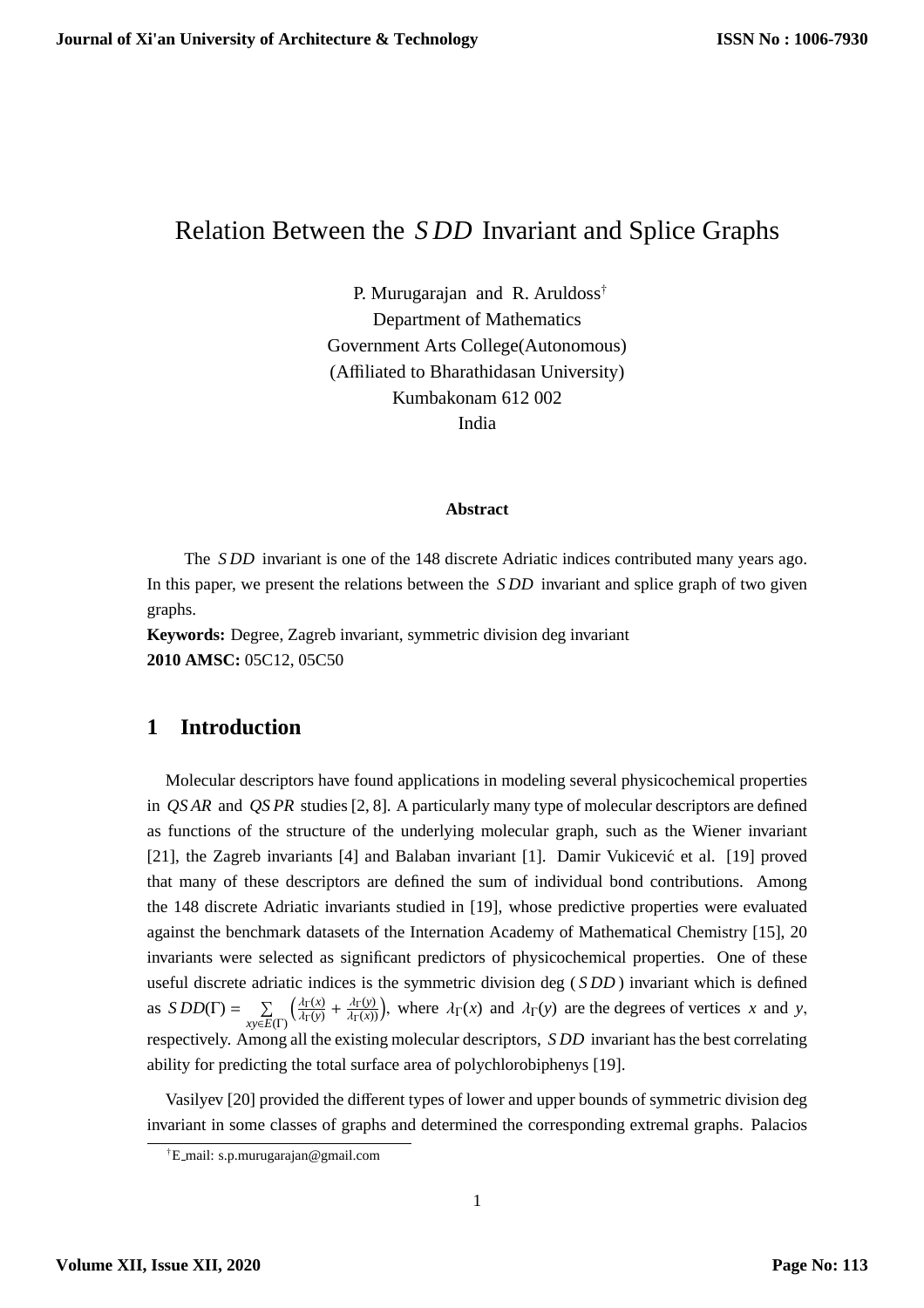[7] found a new upper bound for the symmetric division deg invariant of a graph Γ with *n* vertices, in terms of the inverse degree invariant,that is attained by all regular,all complete multipartite graphs,  $K_{b_1,b_2,...,b_l}$ , and all  $(s-1,t)$ -regular graphs of order *s*, where  $1 = t < s - 1$ . Several papers have been appeared in literature addressing the mathematical aspects of this descriptor; for example see [5, 6, 10, 11]. In this paper, we present the relations between the *S DD* invariant and splice graph of two given graphs.

### **2 Main Results**

The maximum and minimum degrees of Γ, respectively denoted by  $\Delta(\Gamma)$  and  $\delta(\Gamma)$ . The degree of a vertex *x* is denoted by  $\lambda_{\Gamma}(x)$ .

Let  $\Gamma_1$  and  $\Gamma_2$  be two simple connected graphs with disjoint vertex sets  $V(\Gamma_1)$  and  $V(\Gamma_2)$  and edge sets  $E(\Gamma_1)$  and  $E(\Gamma_2)$ , respectively. Let  $x_1 \in V(\Gamma_1)$  and  $y_1 \in V(\Gamma_2)$ . Then the splice graph  $\Gamma_1 * \Gamma_2$  of  $\Gamma_1$  and  $\Gamma_2$  by vertices  $x_1$  and  $y_1$ , respectively, is defined by identifying the vertices  $x_1$  and  $y_1$  in the union of  $\Gamma_1$  and  $\Gamma_2$ . One can clearly observe that, for splice graphs  $\Gamma_1 * \Gamma_2$ , the total number of vertices is  $|V(\Gamma_1)|+|V(\Gamma_2)|-1$  while the total number of edges is  $|E(\Gamma_1)|+|E(\Gamma_2)|$ , see Figure 1.  $\lambda(S(x))$  is the dehree of selected vertex and  $Mr(\Gamma_1 * \Gamma_2)$  is the merged vertex in  $Γ_1 * Γ_2$ .



Figure 1. The graphs  $\Gamma_1$ ,  $\Gamma_2$  and its splice graph

Let  $\Gamma_1$  and  $\Gamma_2$  be two simple connected graphs with disjoint graphs and let  $x_1 \in V(\Gamma_1)$  and  $y_1 \in V(\Gamma_2)$ . The vertex subdivision splice graph of  $\Gamma_1$  and  $\Gamma_2$  is denoted by  $\Gamma_1 *_{V} \Gamma_2$  and obtained from  $S(\Gamma_1)$  and one copy of  $\Gamma_2$  which is identifying the vertices  $x_1 \in V(\Gamma_1)$  and  $y_1 \in V(\Gamma_2)$  in the union of  $S(\Gamma_1)$  and  $\Gamma_2$ , see Figure 2.



Figure 2. The graphs  $S(\Gamma_1)$ ,  $\Gamma_2$  and its splice graph

**Theorem 2.1.** Let  $\Gamma_1$  and  $\Gamma_2$  be two given graphs. Then  $\alpha \leq SDD(\Gamma_1 *_{V} \Gamma_2) \leq \beta$ , where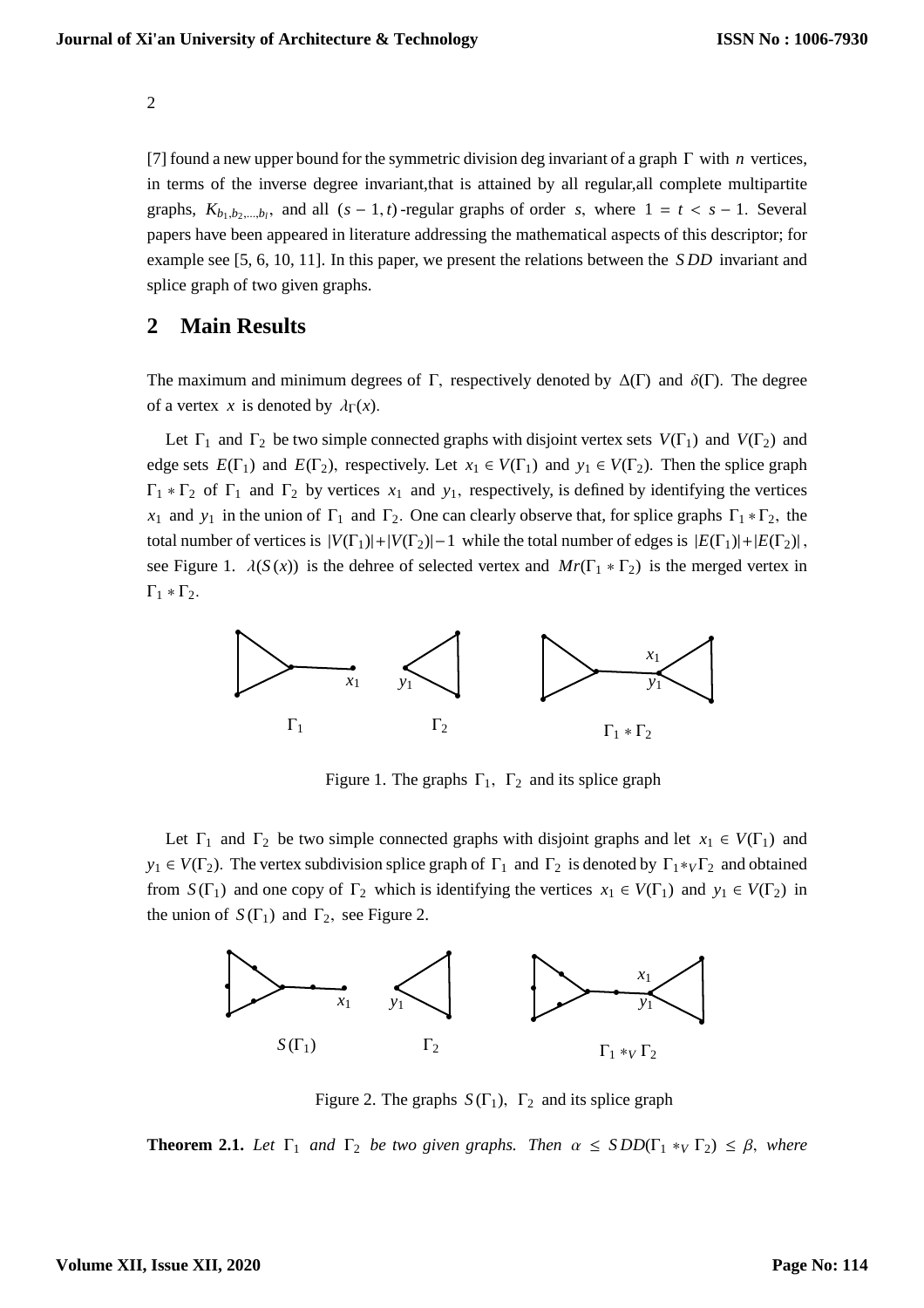$$
\begin{array}{l} \alpha=\left(\frac{(2m_1-\delta(\Gamma_1))(\delta(\Gamma_1)^2+4)}{2\delta(\Gamma_1)}\right)+2\Big(m_2-\delta(\Gamma_2)\Big)+\left(\frac{(\delta(\Gamma_1)+\delta(\Gamma_2))^2(\delta(\Gamma_1)+2)+(\delta(\Gamma_2))^2}{2(\delta(\Gamma_1)+\delta(\Gamma_2))}\right)\ and\\ \beta=\left(\frac{(\Delta(\Gamma_1)^2+4)(2m_1-\Delta(\Gamma_1))}{2\Delta(\Gamma_1)}\right)+2\Big(m_2-\Delta(\Gamma_2)\Big)+\left(\frac{(\Delta(\Gamma_1)+\Delta(\Gamma_2))^2(\Delta(\Gamma_1)+2)+4\Delta(\Gamma_1)+2\Delta(\Gamma_2)^2}{2(\Delta(\Gamma_1)+\Delta(\Gamma_2))}\right). \end{array}
$$

**Proof.** By the definition of *S DD* index

$$
SDD(\Gamma_{1} *_{V} \Gamma_{2}) = \sum_{xy \in E(\Gamma_{1} *_{V}\Gamma_{2}), x \in V(\Gamma_{1}), y \in C(\Gamma_{1})} \frac{\lambda_{\Gamma_{1}}(x)^{2} + 2^{2}}{(\lambda_{\Gamma_{1}}(x))(2)} + \sum_{xy \in E(\Gamma_{1} *_{V}\Gamma_{2}), x,y \in V(\Gamma_{2})} \frac{\lambda_{\Gamma_{2}}(x)^{2} + \lambda_{\Gamma_{2}}(y)^{2}}{\lambda_{\Gamma_{2}}(x)\lambda_{\Gamma_{2}}(y)} + \sum_{xy \in E(\Gamma_{1} *_{V}\Gamma_{2}), x \in Mr(\Gamma_{1} *_{V}\Gamma_{2}), y \in C(\Gamma_{1})} \frac{(\lambda_{\Gamma_{1}}(x) + \lambda_{\Gamma_{2}}(y))^{2} + 2^{2}}{(\lambda_{\Gamma_{1}}(x) + \lambda_{\Gamma_{2}}(y))(2)} + \sum_{xy \in E(\Gamma_{1} *_{V}\Gamma_{2}), x \in Mr(\Gamma_{1} *_{V}\Gamma_{2}), y \in V(\Gamma_{2})} \frac{(\lambda_{\Gamma_{1}}(x) + \lambda_{\Gamma_{2}}(y))^{2} + \lambda_{\Gamma_{2}}(w)^{2}}{(\lambda_{\Gamma_{1}}(x) + \lambda_{\Gamma_{2}}(y))\lambda_{\Gamma_{2}}(w)} + \sum_{xy \in E(\Gamma_{1} *_{V}\Gamma_{2}), x \in V(\Gamma_{1}), y \in C(\Gamma_{1})} \frac{\lambda_{\Gamma_{1}}(x)^{2} + 4}{2\lambda_{\Gamma_{1}}(x)} + \sum_{xy \in E(\Gamma_{1} *_{V}\Gamma_{2}), x \in V(\Gamma_{1})} \frac{\lambda_{\Gamma_{2}}(x)^{2} + \lambda_{\Gamma_{2}}(y)^{2}}{\lambda_{\Gamma_{2}}(x)\lambda_{\Gamma_{2}}(y)} + \sum_{xy \in E(\Gamma_{1} *_{V}\Gamma_{2}), x \in Mr(\Gamma_{1} *_{V}\Gamma_{2}), y \in C(\Gamma_{1})} \frac{(\lambda_{\Gamma_{1}}(x) + \lambda_{\Gamma_{2}}(y))^{2} + 4}{2(\lambda_{\Gamma_{1}}(x) + \lambda_{\Gamma_{2}}(y))^{2} + \lambda_{\Gamma_{2}}(w)^{2}} + \sum_{xy \in E(\Gamma_{1} *_{V}\Gamma_{2}), x \in Mr(\Gamma_{1} *_{V}\Gamma_{2}), y \in V(\Gamma_{2})} \frac{(\lambda_{\Gamma_{1}}(x) + \lambda_{\Gamma_{
$$

According to edge partitions of the graph  $\Gamma_1 *_{V} \Gamma_2$ , we have

$$
SDD(\Gamma_1 *_{V} \Gamma_2) = (2m_1 - \lambda_{\Gamma_1}(S(x))) \left(\frac{\lambda_{\Gamma_1}(x)^2 + 4}{2\lambda_{\Gamma_1}(x)}\right) + (m_2 - \lambda_{\Gamma_2}(S(x))) \left(\frac{\lambda_{\Gamma_2}(x)^2 + \lambda_{\Gamma_2}(y)^2}{\lambda_{\Gamma_2}(x)\lambda_{\Gamma_2}(y)}\right) + \lambda_{\Gamma_1}(S(x)) \left(\frac{(\lambda_{\Gamma_1}(x) + \lambda_{\Gamma_2}(y))^2 + 4}{2(\lambda_{\Gamma_1}(x) + \lambda_{\Gamma_2}(y))}\right) + \lambda_{\Gamma_2}(S(x))) \left(\frac{(\lambda_{\Gamma_1}(x) + \lambda_{\Gamma_2}(y))^2 + \lambda_{\Gamma_2}(w)^2}{(\lambda_{\Gamma_1}(x) + \lambda_{\Gamma_2}(y))\lambda_{\Gamma_2}(w)}\right) 
$$
\leq (2m_1 - \Delta(\Gamma_1)) \left(\frac{\Delta(\Gamma_1)^2 + 4}{2\Delta(\Gamma_1)}\right) + (m_2 - \Delta(\Gamma_2)) \left(\frac{2\Delta(\Gamma_2)^2}{\Delta(\Gamma_2)^2}\right) + \Delta(\Gamma_1) \left(\frac{(\Delta(\Gamma_1) + \Delta(\Gamma_2))^2 + 4}{2(\Delta(\Gamma_1) + \Delta(\Gamma_2))}\right) + \Delta(\Gamma_2) \left(\frac{(\Delta(\Gamma_1) + \Delta(\Gamma_2))^2 + \Delta(\Gamma_2)^2}{(\Delta(\Gamma_1) + \Delta(\Gamma_2))\Delta(\Gamma_2)}\right).
$$
 (2)
$$

Hence

$$
SDD(\Gamma_1 *_{V} \Gamma_2) \leq (2m_1 - \Delta(\Gamma_1)) \Big( \frac{\Delta(\Gamma_1)^2 + 4}{2\Delta(\Gamma_1)} \Big) + 2(m_2 - \Delta(\Gamma_2))
$$
  
+
$$
\Delta(\Gamma_1) \Big( \frac{(\Delta(\Gamma_1) + \Delta(\Gamma_2))^2 + 4}{2(\Delta(\Gamma_1) + \Delta(\Gamma_2))} \Big) + \frac{(\Delta(\Gamma_1) + \Delta(\Gamma_2))^2 + \Delta(\Gamma_2)^2}{(\Delta(\Gamma_1) + \Delta(\Gamma_2))}
$$
  
= 
$$
(2m_1 - \Delta(\Gamma_1)) \Big( \frac{\Delta(\Gamma_1)^2 + 4}{2\Delta(\Gamma_1)} \Big) + 2(m_2 - \Delta(\Gamma_2))
$$
  
+ 
$$
\frac{1}{2(\Delta(\Gamma_1) + \Delta(\Gamma_2))} \Big( (\Delta(\Gamma_1) + \Delta(\Gamma_2))^2 (\Delta(\Gamma_1) + 2) + 4\Delta(\Gamma_1) + 2\Delta(\Gamma_2)^2 \Big).
$$

One can analogously compute the following lower bound.

$$
SDD(\Gamma_1 *_{V} \Gamma_2) \le (2m_1 - \delta(\Gamma_1)) \Big( \frac{\delta(\Gamma_1)^2 + 4}{2\delta(\Gamma_1)} \Big) + 2(m_2 - \delta(\Gamma_2)) + \frac{1}{2(\delta(\Gamma_1) + \delta(\Gamma_2))} \Big( (\delta(\Gamma_1) + \delta(\Gamma_2))^2 (\delta(\Gamma_1) + 2) + 4\delta(\Gamma_1) + 2\delta(\Gamma_2)^2 \Big).
$$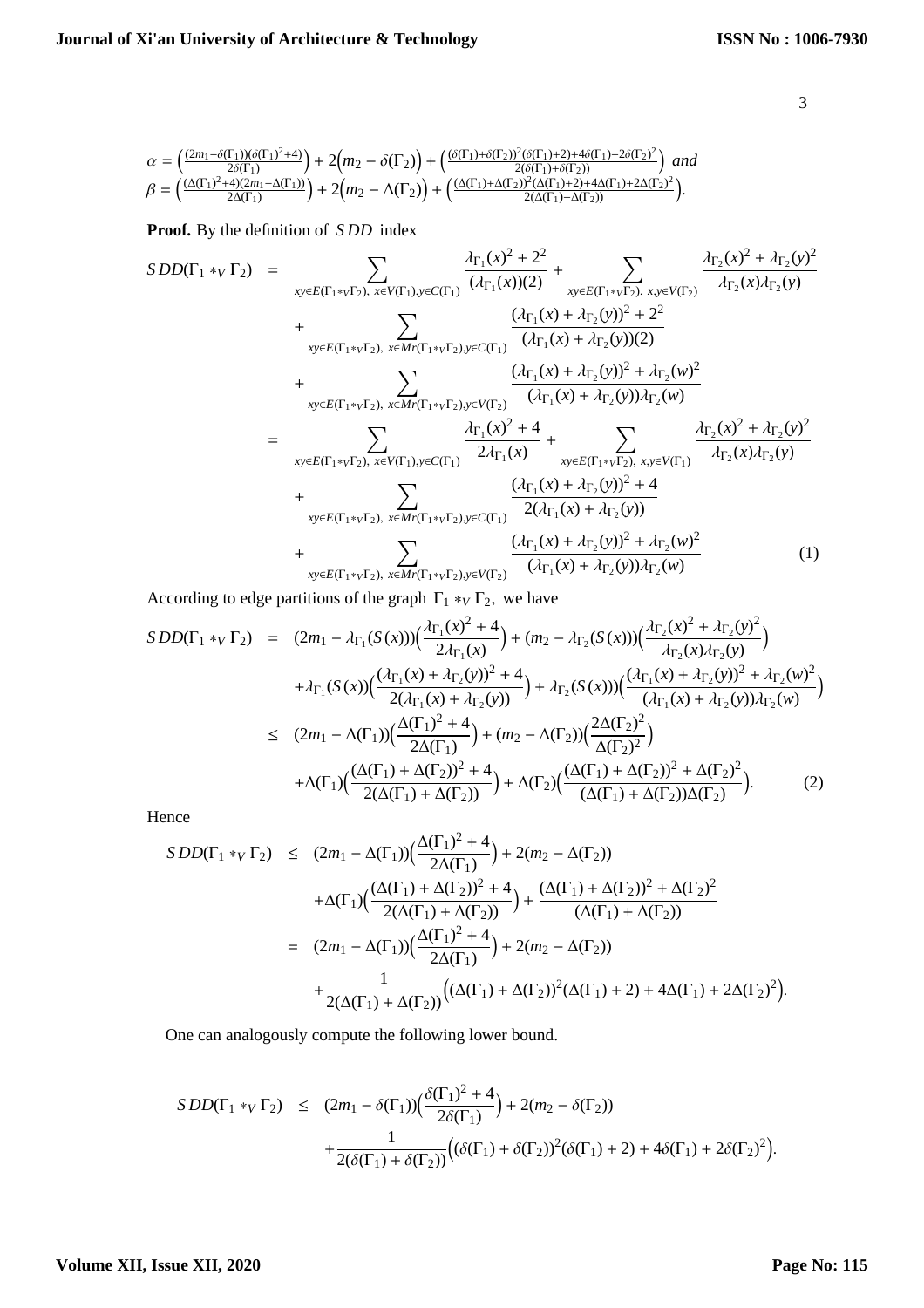Let  $r_2 \in C(\Gamma_1)$  be the inserted vertex of  $S(\Gamma_1)$  and  $y_1 \in V(\Gamma_2)$ . The edge subdivision splice graph of  $\Gamma_1$  and  $\Gamma_2$  is denoted by  $\Gamma_1 *_{E} \Gamma_2$  that is obtained from  $S(\Gamma_1)$  and one copy of  $\Gamma_2$ identifying the vertices  $r_2$  and  $y_1$  in the union of  $S(\Gamma_1)$  and  $\Gamma_2$ , see Figure 3.



Figure 3. The graphs  $S(\Gamma_1)$ ,  $\Gamma_2$  and its edge subdivision splice graph

**Theorem 2.2.** Let 
$$
\Gamma_1
$$
 and  $\Gamma_2$  be two given graphs. Then  $\alpha_1 \leq SDD(\Gamma_1 *_{E} \Gamma_2) \leq \beta_1$ , where  $\alpha_1 = \left(\frac{(m_1 - 1)(\Delta(\Gamma_1)^2 + 4)}{\Delta(\Gamma_1)}\right) + 2(m_2 - \Delta(\Gamma_2)) + \left(\frac{2((\Delta(\Gamma_1) + 2)^2 + \Delta(\Gamma_2)^2) + \Delta(\Gamma_1)((\Delta(\Gamma_2) + 2)^2 + \Delta(\Gamma_2)^2)}{\Delta(\Gamma_1)(\Delta(\Gamma_2) + 2)}\right)$  and  $\beta_1 = \left(\frac{(m_1 - 1)(\delta(\Gamma_1)^2 + 4)}{\delta(\Gamma_1)}\right) + 2(m_2 - \delta(\Gamma_2)) + \left(\frac{2((\delta(\Gamma_1) + 2)^2 + \delta(\Gamma_2)^2) + \delta(\Gamma_1)((\delta(\Gamma_2) + 2)^2 + \delta(\Gamma_2)^2)}{\delta(\Gamma_1)(\delta(\Gamma_2) + 2)}\right).$ 

**Proof.** Consider

$$
SDD(\Gamma_1 *_{E} \Gamma_2) = \sum_{xy \in E(\Gamma_1 *_{E} \Gamma_2), x \in V(\Gamma_1), y \in C(\Gamma_1)} \frac{\lambda_{\Gamma_1}(x)^2 + 2^2}{(\lambda_{\Gamma_1}(x))(2)} + \sum_{xy \in E(\Gamma_1 *_{E} \Gamma_2), x, y \in V(\Gamma_2)} \frac{\lambda_{\Gamma_2}(x)^2 + \lambda_{\Gamma_2}(y)^2}{\lambda_{\Gamma_2}(x)\lambda_{\Gamma_2}(y)} + \sum_{xy \in E(\Gamma_1 *_{E} \Gamma_2), x \in Mr(\Gamma_1 *_{E} \Gamma_2), y \in V(\Gamma_1)} \frac{(\lambda_{\Gamma_2}(y) + 2)^2 + \lambda_{\Gamma_1}(x)^2}{(\lambda_{\Gamma_2}(y) + 2)\lambda_{\Gamma_1}(x)} + \sum_{xy \in E(\Gamma_1 *_{E} \Gamma_2), x \in Mr(\Gamma_1 *_{E} \Gamma_2), y \in V(\Gamma_2)} \frac{(\lambda_{\Gamma_2}(x) + 2)^2 + \lambda_{\Gamma_2}(y)^2}{(\lambda_{\Gamma_2}(x) + 2)\lambda_{\Gamma_2}(y)}.
$$

According to edge partitions of the graph  $\Gamma_1 *_{E} \Gamma_2$ , we have

$$
SDD(\Gamma_1 *_{E} \Gamma_2) = (2m_1 - 2) \Big( \frac{\lambda_{\Gamma_1}(x)^2 + 2^2}{(\lambda_{\Gamma_1}(x))(2)} \Big) + (m_2 - \lambda_{\Gamma_2}(S(x)) \Big( \frac{\lambda_{\Gamma_2}(x)^2 + \lambda_{\Gamma_2}(y)^2}{\lambda_{\Gamma_2}(x)\lambda_{\Gamma_2}(y)} \Big) + 2 \Big( \frac{(\lambda_{\Gamma_2}(y) + 2)^2 + \lambda_{\Gamma_1}(x)^2}{(\lambda_{\Gamma_2}(y) + 2)\lambda_{\Gamma_1}(x)} \Big) + \lambda_{\Gamma_2}(S(x)) \Big( \frac{(\lambda_{\Gamma_2}(x) + 2)^2 + \lambda_{\Gamma_2}(y)^2}{(\lambda_{\Gamma_2}(x) + 2)\lambda_{\Gamma_2}(y)} \Big) \leq (2m_1 - 2) \Big( \frac{\Delta(\Gamma_1)^2 + 4}{2\Delta(\Gamma_1)} \Big) + (m_2 - \Delta(\Gamma_2)) \Big( \frac{2\Delta(\Gamma_2)^2}{\Delta(\Gamma_2)^2} \Big) + 2 \Big( \frac{(\Delta(\Gamma_2) + 2)^2 + \Delta(\Gamma_1)^2}{(\Delta(\Gamma_2) + 2)\Delta(\Gamma_1)} \Big) + \Delta(\Gamma_2) \Big( \frac{(\Delta(\Gamma_2) + 2)^2 + \Delta(\Gamma_2)^2}{(\Delta(\Gamma_2) + 2)\Delta(\Gamma_2)} \Big).
$$
 (3)

Hence

$$
SDD(\Gamma_1 *_{E} \Gamma_2) \leq (m_1 - 1) \Big( \frac{\Delta(\Gamma_1)^2 + 4}{\Delta(\Gamma_1)} \Big) + 2(m_2 - \Delta(\Gamma_2))
$$
  
+2\Big( \frac{(\Delta(\Gamma\_2) + 2)^2 + \Delta(\Gamma\_1)^2}{(\Delta(\Gamma\_2) + 2)\Delta(\Gamma\_1)} \Big) + \frac{(\Delta(\Gamma\_2) + 2)^2 + \Delta(\Gamma\_2)^2}{(\Delta(\Gamma\_2) + 2)\Delta(\Gamma\_2)}  
= (m\_1 - 1) \Big( \frac{\Delta(\Gamma\_1)^2 + 4}{\Delta(\Gamma\_1)} \Big) + 2(m\_2 - \Delta(\Gamma\_2))  
+ \frac{1}{\Delta(\Gamma\_1)(\Delta(\Gamma\_2) + 2)} \Big( 2((\Delta(\Gamma\_1) + 2)^2 + \Delta(\Gamma\_2)^2) + \Delta(\Gamma\_1)((\Delta(\Gamma\_2) + 2)^2 + \Delta(\Gamma\_2)^2) \Big).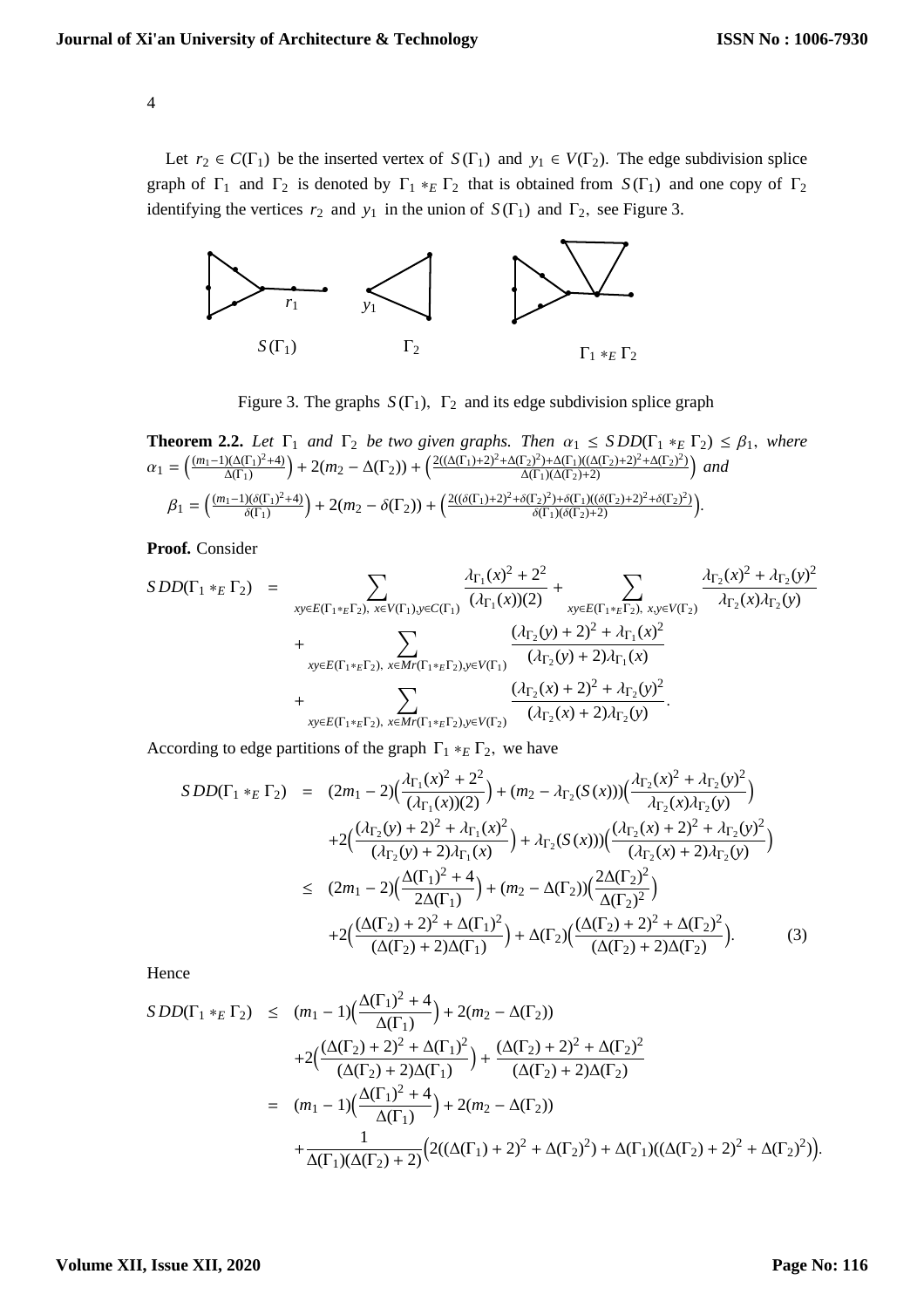One can analogously compute the following lower bound.

$$
SDD(\Gamma_1 *_{E} \Gamma_2) \geq (m_1 - 1) \Big( \frac{\delta(\Gamma_1)^2 + 4}{\delta(\Gamma_1)} \Big) + 2(m_2 - \delta(\Gamma_2)) + \frac{1}{\delta(\Gamma_1)(\delta(\Gamma_2) + 2)} \Big( 2((\delta(\Gamma_1) + 2)^2 + \delta(\Gamma_2)^2) + \delta(\Gamma_1)((\delta(\Gamma_2) + 2)^2 + \delta(\Gamma_2)^2) \Big).
$$

Let  $b_1 \in V(\Gamma_1)$  and  $y_1 \in V(\Gamma_2)$ . The vertex neighborhood subdivision splice of  $\Gamma_1$  and  $\Gamma_2$ is denoted by  $\Gamma_1 *_{VN} \Gamma_2$  and obtained from  $S(\Gamma_1)$  and  $\lambda(b_1)$  copies of  $\Gamma_2$  and identifying the neighborhood vertices of  $b_1$ . For  $y_1 \in V(\Gamma_2)$ , the union of the corresponding neighborhood separated vertices  $b_1 \in V(\Gamma_1)$  of  $S(\Gamma_1)$ , see Figure 4.



Γ<sup>1</sup> ∗*VN* Γ<sup>2</sup>

Figure 4. The graphs  $S(\Gamma_1)$ ,  $\Gamma_2$  and its vertex neighborhood subdivision splice

**Theorem 2.3.** Let 
$$
\Gamma_1
$$
 and  $\Gamma_2$  be two given graphs. Then  $\alpha_2 \leq SDD(\Gamma_1 *_{VN} \Gamma_2) \leq \beta_2$ , where  
\n
$$
\alpha_2 = \left(\frac{(m_1 - \Delta(\Gamma_1))(\Delta(\Gamma_1)^2 + 4)}{\Delta(\Gamma_1)}\right) + 2\Delta(\Gamma_1)(m_2 - \Delta(\Gamma_2)) + \frac{2\left(\Delta(\Gamma_1)^2 + (2 + \Delta(\Gamma_2))^2\right) + \Delta(\Gamma_1)\left((2 + \Delta(\Gamma_2))^2 + (\Delta(\Gamma_2))^2\right)}{(2 + \Delta(\Gamma_2))}\text{ and}
$$
\n
$$
\beta_2 = \left(\frac{(m_1 - \delta(\Gamma_1))(\delta(\Gamma_1)^2 + 4)}{\delta(\Gamma_1)}\right) + 2\delta(\Gamma_1)(m_2 - \delta(\Gamma_2)) + \frac{2\left(\delta(\Gamma_1)^2 + (2 + \delta(\Gamma_2))^2\right) + \delta(\Gamma_1)\left((2 + \delta(\Gamma_2))^2 + (\delta(\Gamma_2))^2\right)}{(2 + \delta(\Gamma_2))}.
$$

**Proof.** By the definition of *S DD* index

$$
SDD(\Gamma_1 *_{VN} \Gamma_2) = \sum_{xy \in E(\Gamma_1 *_{VN} \Gamma_2), x \in V(\Gamma_1), y \in C(\Gamma_1)} \frac{\lambda_{\Gamma_1}(x)^2 + 2^2}{(\lambda_{\Gamma_1}(x))(2)} + \sum_{xy \in E(\Gamma_1 *_{VN} \Gamma_2), x, y \in V(\Gamma_2)} \frac{\lambda_{\Gamma_2}(x)^2 + \lambda_{\Gamma_2}(y)^2}{\lambda_{\Gamma_2}(x)\lambda_{\Gamma_2}(y)} + \sum_{xy \in E(\Gamma_1 *_{VN} \Gamma_2), y \in V(\Gamma_1)} \frac{\lambda_{\Gamma_1}(x)^2 + (2 + \lambda_{\Gamma_2}(y))^2}{(\lambda_{\Gamma_1}(x)(2 + \lambda_{\Gamma_2}(y)))} + \sum_{xy \in E(\Gamma_1 *_{VN} \Gamma_2), x \in Mr(\Gamma_1 *_{VN} \Gamma_2), y \in V(\Gamma_2)} \frac{(2 + \lambda_{\Gamma_2}(x))^2 + (\lambda_{\Gamma_2}(y))^2}{(2 + \lambda_{\Gamma_2}(x))\lambda_{\Gamma_2}(y)}.
$$

According to edge partitions of the graph  $\Gamma_1 *_{VN} \Gamma_2$ , we have

$$
SDD(\Gamma_1 *_{VN} \Gamma_2) = 2(m_1 - \lambda_{\Gamma_1}(S(x))) \Big( \frac{\lambda_{\Gamma_1}(x)^2 + 4}{2\lambda_{\Gamma_1}(x)} \Big) + \lambda_{\Gamma_1}(S(x))(m_2 - \lambda_{\Gamma_2}(S(x))) \Big( \frac{\lambda_{\Gamma_2}(x)^2 + \lambda_{\Gamma_2}(y)^2}{\lambda_{\Gamma_2}(x)\lambda_{\Gamma_2}(y)} \Big)
$$
  
+2 $\lambda_{\Gamma_1}(S(x)) \Big( \frac{\lambda_{\Gamma_1}(x)^2 + (2 + \lambda_{\Gamma_2}(y))^2}{(\lambda_{\Gamma_1}(x)(2 + \lambda_{\Gamma_2}(y)))} \Big) + \lambda_{\Gamma_1}(S(x)) \lambda_{\Gamma_2}(S(x)) \Big( \frac{(2 + \lambda_{\Gamma_2}(x))^2 + (\lambda_{\Gamma_2}(y))^2}{(2 + \lambda_{\Gamma_2}(x))\lambda_{\Gamma_2}(y)} \Big)$   

$$
\leq 2(m_1 - \Delta(\Gamma_1)) \Big( \frac{\Delta(\Gamma_1)^2 + 4}{2\Delta(\Gamma_1)} \Big) + \Delta(\Gamma_1)(m_2 - \Delta(\Gamma_2)) \Big( \frac{\Delta(\Gamma_2)^2 + \Delta(\Gamma_2)^2}{\Delta(\Gamma_2)\Delta(\Gamma_2)} \Big)
$$
  
+2 $\Delta(\Gamma_1) \Big( \frac{\Delta(\Gamma_1)^2 + (2 + \Delta(\Gamma_2))^2}{\Delta(\Gamma_1)(2 + \Delta(\Gamma_2))} \Big) + \Delta(\Gamma_1) \Delta(\Gamma_2) \Big( \frac{(2 + \Delta(\Gamma_2))^2 + (\Delta(\Gamma_2))^2}{(2 + \Delta(\Gamma_2))\Delta(\Gamma_2)} \Big).$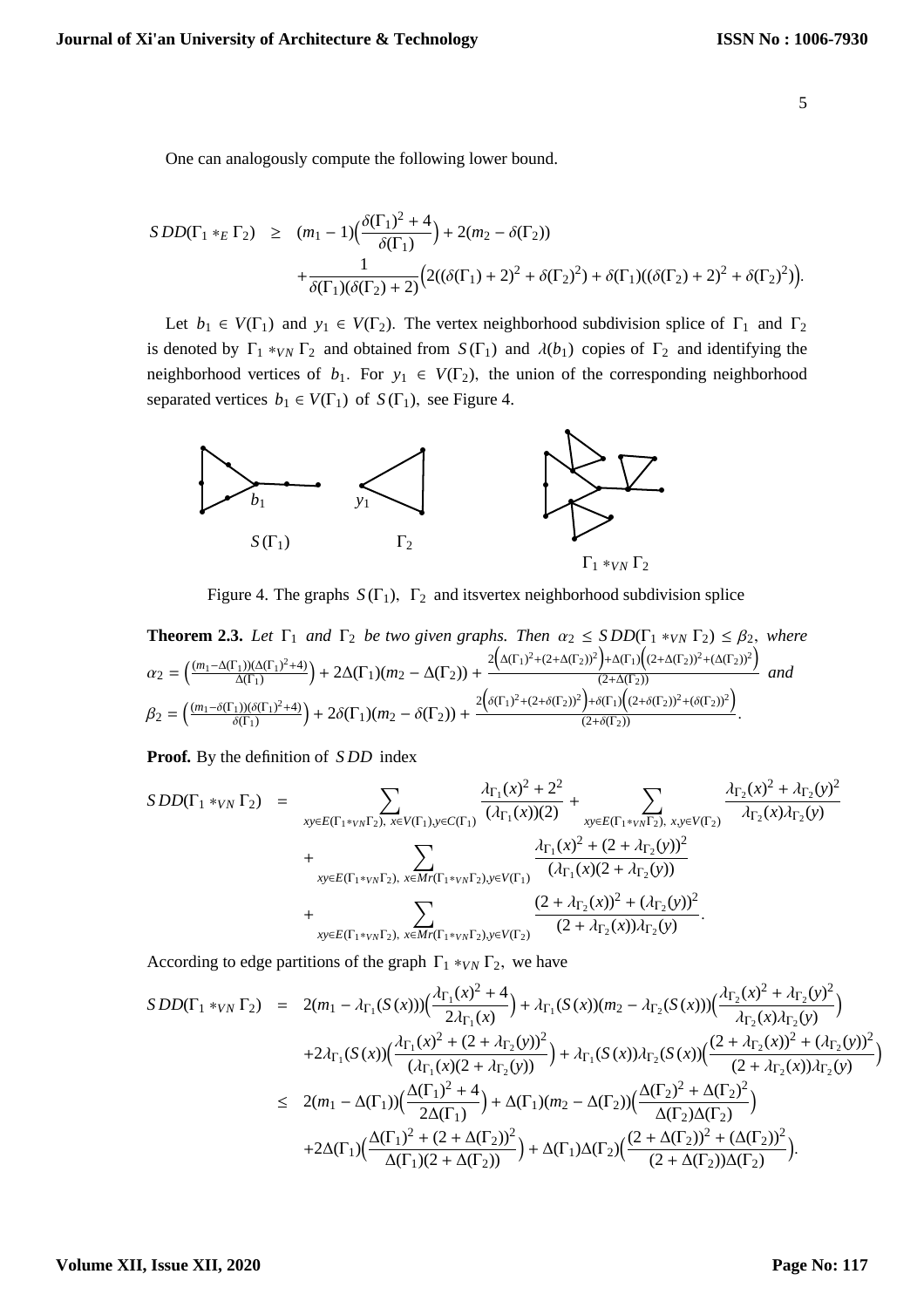Hence

$$
SDD(\Gamma_1 *_{NN} \Gamma_2) \leq (m_1 - \Delta(\Gamma_1)) \Big( \frac{\Delta(\Gamma_1)^2 + 4}{\Delta(\Gamma_1)} \Big) + 2\Delta(\Gamma_1)(m_2 - \Delta(\Gamma_2))
$$
  
+2\Big( \frac{\Delta(\Gamma\_1)^2 + (2 + \Delta(\Gamma\_2))^2}{(2 + \Delta(\Gamma\_2))} \Big) + \Delta(\Gamma\_1) \Big( \frac{(2 + \Delta(\Gamma\_2))^2 + (\Delta(\Gamma\_2))^2}{(2 + \Delta(\Gamma\_2))} \Big)   
= \Big( \frac{(m\_1 - \Delta(\Gamma\_1))(\Delta(\Gamma\_1)^2 + 4)}{\Delta(\Gamma\_1)} \Big) + 2\Delta(\Gamma\_1)(m\_2 - \Delta(\Gamma\_2))   
+ \frac{2\Big(\Delta(\Gamma\_1)^2 + (2 + \Delta(\Gamma\_2))^2\Big) + \Delta(\Gamma\_1)\Big((2 + \Delta(\Gamma\_2))^2 + (\Delta(\Gamma\_2))^2\Big)}{(2 + \Delta(\Gamma\_2))} .

One can analogously compute the following lower bound.

$$
SDD(\Gamma_1 *_{VN} \Gamma_2) \ge \left( \frac{(m_1 - \delta(\Gamma_1))(\delta(\Gamma_1)^2 + 4)}{\delta(\Gamma_1)} \right) + 2\delta(\Gamma_1)(m_2 - \delta(\Gamma_2)) + \frac{2(\delta(\Gamma_1)^2 + (2 + \delta(\Gamma_2))^2) + \delta(\Gamma_1)((2 + \delta(\Gamma_2))^2 + (\delta(\Gamma_2))^2)}{(2 + \delta(\Gamma_2))}.
$$

Let  $p_1 \in C(\Gamma_1)$  be the inserted vertex of  $S(\Gamma_1)$  and  $y_1 \in V(\Gamma_2)$ . Then the edge neighborhood subdivision splice of  $\Gamma_1$  and  $\Gamma_2$  is denoted by  $\Gamma_1 *_{EN} \Gamma_2$  that is obtained from  $S(\Gamma_1)$  and two copies of  $\Gamma_2$  identifying the vertices  $p_1$ . For  $y_1 \in V(\Gamma_2)$ , the union of the corresponding neighbourhood separated vertices  $p_1$  of  $S(\Gamma_1)$ , see Figure 5.



Figure 5. The graphs  $S(\Gamma_1)$ ,  $\Gamma_2$  and its edge neighborhood subdivision splice graph

**Theorem 2.4.** Let 
$$
\Gamma_1
$$
 and  $\Gamma_2$  be two given graphs. Then  $\alpha_3 \leq SDD(\Gamma_1 *_{EN} \Gamma_2) \leq \beta_3$ , where  
\n
$$
\alpha_3 = \left(\frac{(m_1 - \Delta(\Gamma_1))(\Delta(\Gamma_1)^2 + 4)}{\Delta(\Gamma_1)}\right) + 4(m_2 - \Delta(\Gamma_2)) + \frac{\Delta(\Gamma_1)\left((\Delta(\Gamma_1) + \Delta(\Gamma_2))^2 + 4\right) + 2\left((\Delta(\Gamma_1) + \Delta(\Gamma_2))^2 + \Delta(\Gamma_2)^2\right)}{(\Delta(\Gamma_1) + \Delta(\Gamma_2))}
$$
\nand  
\n
$$
\beta_3 = \left(\frac{(m_1 - \delta(\Gamma_1))(\delta(\Gamma_1)^2 + 4)}{\delta(\Gamma_1)}\right) + 4(m_2 - \delta(\Gamma_2)) + \frac{\delta(\Gamma_1)\left((\delta(\Gamma_1) + \delta(\Gamma_2))^2 + 4\right) + 2\left((\delta(\Gamma_1) + \delta(\Gamma_2))^2 + \delta(\Gamma_2)^2\right)}{(\delta(\Gamma_1) + \delta(\Gamma_2))}
$$

**Proof.** Consider

$$
SDD(\Gamma_{1} *_{EN} \Gamma_{2}) = \sum_{xy \in E(\Gamma_{1} *_{EN}\Gamma_{2}), x \in V(\Gamma_{1}), y \in C(\Gamma_{1})} \frac{\lambda_{\Gamma_{1}}(x)^{2} + 2^{2}}{(\lambda_{\Gamma_{1}}(x))(2)} + \sum_{xy \in E(\Gamma_{1} *_{EN}\Gamma_{2}), x,y \in V(\Gamma_{2})} \frac{\lambda_{\Gamma_{2}}(x)^{2} + \lambda_{\Gamma_{2}}(y)^{2}}{\lambda_{\Gamma_{2}}(x)\lambda_{\Gamma_{2}}(y)} + \sum_{xy \in E(\Gamma_{1} *_{EN}\Gamma_{2}), x \in M_{\Gamma}(\Gamma_{1} *_{EN}\Gamma_{2}), y \in C(\Gamma_{1})} \frac{(\lambda_{\Gamma_{1}}(x) + \lambda_{\Gamma_{2}}(y))^{2} + 2^{2}}{(\lambda_{\Gamma_{1}}(x) + \lambda_{\Gamma_{2}}(y))(2)} + \sum_{xy \in E(\Gamma_{1} *_{EN}\Gamma_{2}), x \in M(\Gamma_{1} *_{EN}\Gamma_{2}), y \in V(\Gamma_{2})} \frac{(\lambda_{\Gamma_{1}}(x) + \lambda_{\Gamma_{2}}(w))^{2} + \lambda_{\Gamma_{2}}(y)^{2}}{(\lambda_{\Gamma_{1}}(x) + \lambda_{\Gamma_{2}}(w))\lambda_{\Gamma_{2}}(y)}.
$$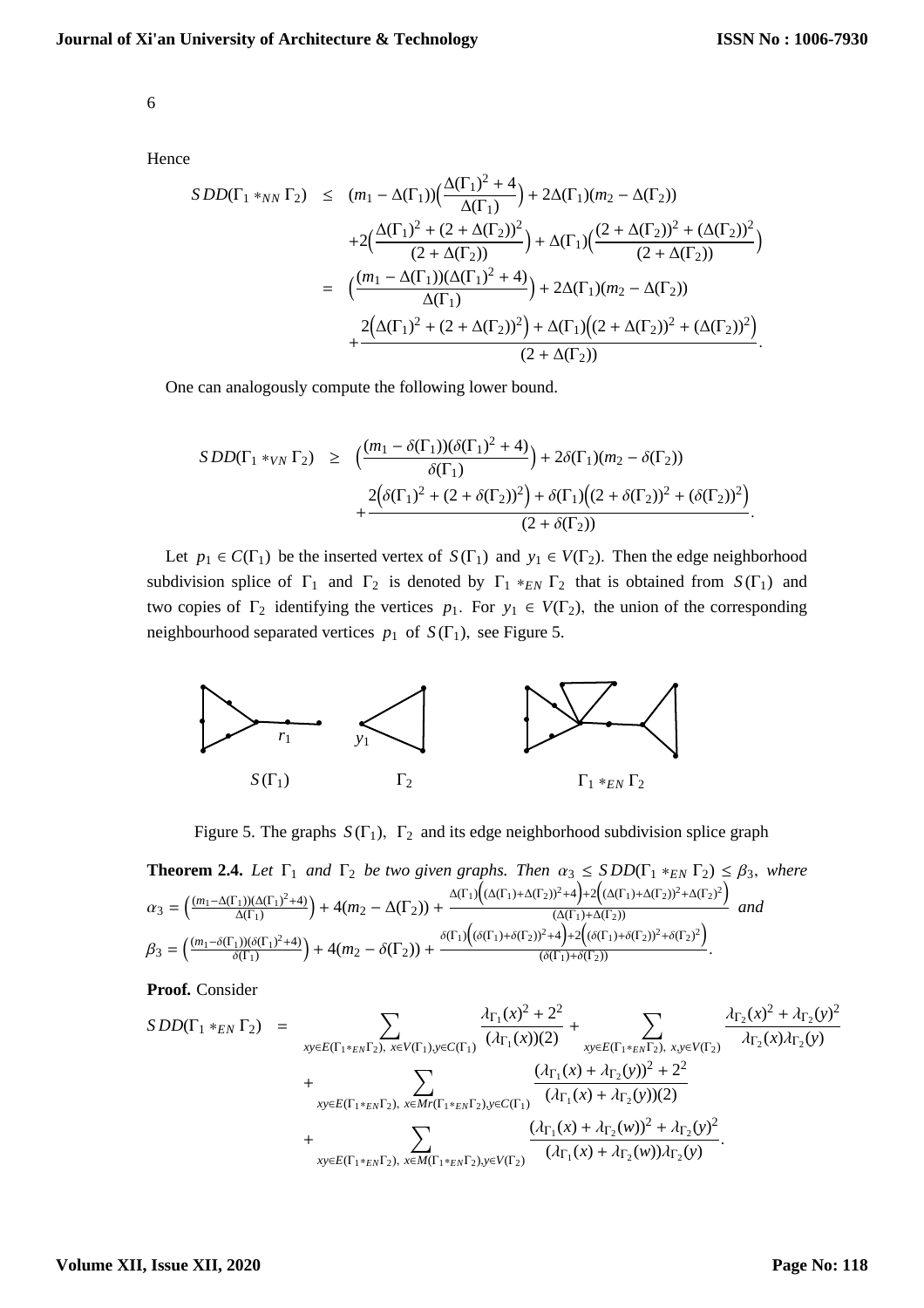According to edge partitions of the graph  $\Gamma_1 *_{EN} \Gamma_2$ , we have

$$
SDD(\Gamma_1 *_{EN} \Gamma_2) = 2(m_1 - \lambda_{\Gamma_1}(S(e))\left(\frac{\lambda_{\Gamma_1}(x)^2 + 4}{2\lambda_{\Gamma_1}(x)}\right) + 2(m_2 - \lambda_{\Gamma_2}(S(x))\left(\frac{\lambda_{\Gamma_2}(x)^2 + \lambda_{\Gamma_2}(y)^2}{\lambda_{\Gamma_2}(x)\lambda_{\Gamma_2}(y)}\right) + 2\lambda_{\Gamma_1}(S(e)\left(\frac{(\lambda_{\Gamma_1}(x) + \lambda_{\Gamma_2}(y))^2 + 4}{2(\lambda_{\Gamma_1}(x) + \lambda_{\Gamma_2}(y)})}\right) + 2\lambda_{\Gamma_2}(S(x)))\left(\frac{(\lambda_{\Gamma_1}(x) + \lambda_{\Gamma_2}(y))^2 + \lambda_{\Gamma_2}(w)^2}{(\lambda_{\Gamma_1}(x) + \lambda_{\Gamma_2}(y))\lambda_{\Gamma_2}(w)}\right) \n\leq 2(m_1 - \Delta(\Gamma_1))\left(\frac{\Delta(\Gamma_1)^2 + 4}{2\Delta(\Gamma_1)}\right) + 2(m_2 - \Delta(\Gamma_2))\left(\frac{\Delta(\Gamma_2)^2 + \Delta(\Gamma_2)^2}{\Delta(\Gamma_2)\Delta(\Gamma_2)}\right) + 2\Delta(\Gamma_1)\left(\frac{(\Delta(\Gamma_1) + \Delta(\Gamma_2))^2 + 4}{2(\Delta(\Gamma_1) + \Delta(\Gamma_2))}\right) + 2\Delta(\Gamma_2)\left(\frac{(\Delta(\Gamma_1) + \Delta(\Gamma_2))^2 + \Delta(\Gamma_2)^2}{(\Delta(\Gamma_1) + \Delta(\Gamma_2))\Delta(\Gamma_2)}\right).
$$

Hence

$$
SDD(\Gamma_1 *_{EN} \Gamma_2) \leq (m_1 - \Delta(\Gamma_1)) \Big( \frac{\Delta(\Gamma_1)^2 + 4}{\Delta(\Gamma_1)} \Big) + 4(m_2 - \Delta(\Gamma_2))
$$
  
+
$$
\Delta(\Gamma_1) \Big( \frac{(\Delta(\Gamma_1) + \Delta(\Gamma_2))^2 + 4}{(\Delta(\Gamma_1) + \Delta(\Gamma_2))} \Big) + 2 \Big( \frac{(\Delta(\Gamma_1) + \Delta(\Gamma_2))^2 + \Delta(\Gamma_2)^2}{(\Delta(\Gamma_1) + \Delta(\Gamma_2))} \Big)
$$
  
= 
$$
(m_1 - \Delta(\Gamma_1)) \Big( \frac{\Delta(\Gamma_1)^2 + 4}{\Delta(\Gamma_1)} \Big) + 4(m_2 - \Delta(\Gamma_2))
$$
  
+
$$
\frac{\Delta(\Gamma_1) \Big( (\Delta(\Gamma_1) + \Delta(\Gamma_2))^2 + 4 \Big) + 2 \Big( (\Delta(\Gamma_1) + \Delta(\Gamma_2))^2 + \Delta(\Gamma_2)^2 \Big)}{(\Delta(\Gamma_1) + \Delta(\Gamma_2))}.
$$

One can analogously compute the following lower bound.

$$
SDD(\Gamma_1 *_{EN} \Gamma_2) \ge (m_1 - \delta(\Gamma_1)) \Big( \frac{\delta(\Gamma_1)^2 + 4}{\delta(\Gamma_1)} \Big) + 4(m_2 - \delta(\Gamma_2)) + \frac{\delta(\Gamma_1) \Big( (\delta(\Gamma_1) + \delta(\Gamma_2))^2 + 4 \Big) + 2 \Big( (\delta(\Gamma_1) + \delta(\Gamma_2))^2 + \delta(\Gamma_2)^2 \Big)}{(\delta(\Gamma_1) + \delta(\Gamma_2))}.
$$

## **References**

- [1] A.T. Balaban, Highly discriminating distance based numerical descriptor, Chem. Phys. Lett., 89 (1982) 399-404.
- [2] J. Devillers, A.T. Balaban, Topological Indices and Related Descriptors in QSAR and QSPR, Gordon and Breach, Amsterdam, 1999.
- [3] B. Furtula, K. C. Das, I. Gutman, Comparative analysis of symmetric division deg invariant as potentially useful molecular descriptor, Int. J. Quantum Chem. 118 (2018) e25659.
- [4] I. Gutman, N. Trinajstić, Graph theory and molecular orbitals. Total  $\pi$ -electron energy of alternant hydrocarbons, Chem. Phys. Lett., 17 (1972) 535-538.
- [5] C. K. Gupta, V. Lokesha, B. Shwetha Shetty, P. S. Ranjini, Graph operations on the symmetric division deg invariant of graphs, Palestine J. Math 5 (2016) 118.